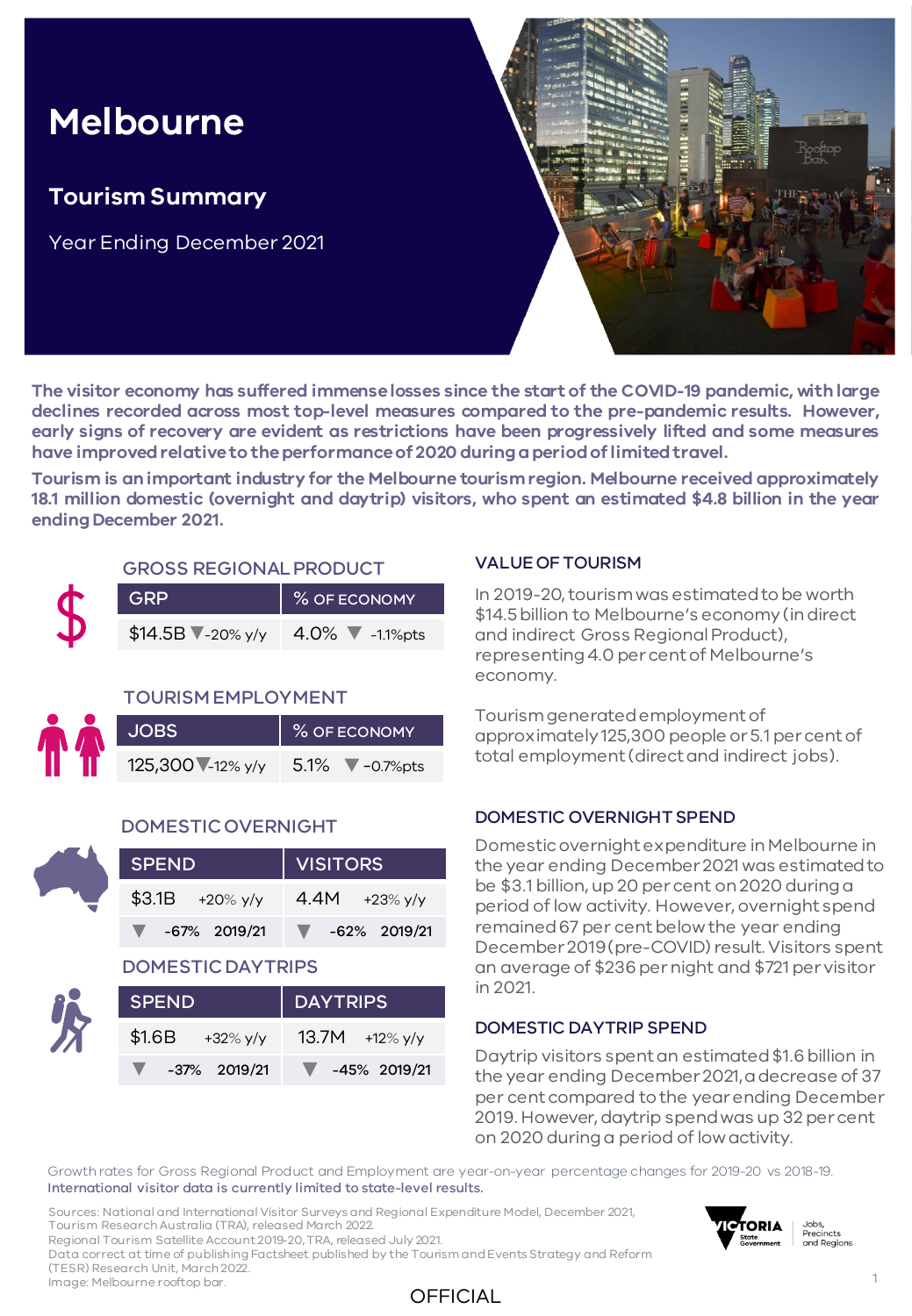### **Melbourne**

#### **Key Regional Tourism Statistics**

| <b>Tourism Economic Contribution</b> | 2014-15 | 2015-16 | 2016-17 | 2017-18 | 2018-19 | 2019-20 | <b>YOY</b><br>change<br>$(2019-20)$<br>$(\%)$ |
|--------------------------------------|---------|---------|---------|---------|---------|---------|-----------------------------------------------|
| <b>Gross Regional Product (GRP)</b>  |         |         |         |         |         |         |                                               |
| Direct GRP (\$m)                     | 6,994   | 7,713   | 8,347   | 8,916   | 9,811   | 8,067   | $-18%$                                        |
| Indirect GRP (\$m)                   | 6,184   | 6,760   | 7,345   | 7,829   | 8,331   | 6,477   | $-22%$                                        |
| Total GRP (\$m)                      | 13,178  | 14,473  | 15,692  | 16,745  | 18,142  | 14,545  | $-20%$                                        |
| Direct GRP (%)                       | 2.4%    | 2.6%    | 2.6%    | 2.6%    | 2.8%    | 2.2%    | $-0.6%$ pts                                   |
| Indirect GRP (%)                     | 2.1%    | 2.2%    | 2.3%    | 2.3%    | $2.4\%$ | 1.8%    | $-0.6%$ pts                                   |
| Total GRP (%)                        | 4.6%    | 4.8%    | 4.9%    | 5.0%    | 5.1%    | 4.0%    | $-1.1%$ pts                                   |
| <b>Persons Employed</b>              |         |         |         |         |         |         |                                               |
| Direct Employment (000s)             | 77.1    | 82.0    | 88.2    | 91.8    | 95.6    | 88.6    | $-7%$                                         |
| Indirect Employment (000s)           | 34.3    | 37.7    | 40.9    | 43.5    | 46.7    | 36.7    | $-21%$                                        |
| <b>Total Employment (000s)</b>       | 111.4   | 119.7   | 129.2   | 135.3   | 142.3   | 125.3   | $-12%$                                        |
| Direct Employment (%)                | 3.6%    | 3.8%    | 3.9%    | 3.9%    | 4.0%    | 3.6%    | $-0.3%$ pts                                   |
| Indirect Employment (%)              | 1.6%    | $1.7\%$ | $1.8\%$ | $1.9\%$ | $1.9\%$ | 1.5%    | $-0.4%$ pts                                   |
| Total Employment (%)                 | 5.2%    | 5.5%    | 5.7%    | 5.8%    | 5.9%    | 5.1%    | -0.7%pts                                      |

| <b>Visitors, Nights and Expenditure</b>        | <b>YE Dec</b><br>2016 | <b>YE Dec</b><br>2017 | <b>YE Dec</b><br>2018 | <b>YE Dec</b><br>2019 | <b>YE Dec</b><br>2020 | <b>YE Dec</b><br>2021    | <b>YOY</b><br>change<br>(YE Dec<br>$2020 - 21$<br>$(\%)$ | 2 year<br>change<br>(YE Dec<br>$2019 - 21$<br>$(\%)$ | <b>YE Dec</b><br>2021 Share<br><b>Total</b> |
|------------------------------------------------|-----------------------|-----------------------|-----------------------|-----------------------|-----------------------|--------------------------|----------------------------------------------------------|------------------------------------------------------|---------------------------------------------|
| <b>Domestic</b>                                |                       |                       |                       |                       |                       |                          |                                                          |                                                      |                                             |
| Daytrip visitors (000's)                       | 16,663                | 18,231                | 19,386                | 25,076                | 12,288                | 13,731                   | 12%                                                      | $-45%$                                               | 75.9%                                       |
| Overnight visitors (000's)                     | 8,630                 | 9,461                 | 10,046                | 11,435                | 3,543                 | 4,362                    | 23%                                                      | $-62%$                                               | 24.1%                                       |
| Total domestic visitors (000's)                | 25,293                | 27,692                | 29,432                | 36,511                | 15,831                | 18,093                   | 14%                                                      | $-50%$                                               | 100.0%                                      |
| Visitor nights (000's)                         | 24,565                | 25,764                | 27,897                | 30,727                | 11,578                | 13,334                   | 15%                                                      | $-57%$                                               | 100.0%                                      |
| Length of stay (nights)                        | 2.8                   | 2.7                   | 2.8                   | 2.7                   | 3.3                   | 3.1                      |                                                          |                                                      |                                             |
| Daytrip Expenditure (\$m)                      | 1.847                 | 2,060                 | 2,216                 | 2,601                 | 1,240                 | 1,634                    | 32%                                                      | $-37%$                                               | 34.2%                                       |
| Daytrip spend per trip                         | 111                   | 113                   | 114                   | 104                   | 101                   | 119                      |                                                          |                                                      |                                             |
| Domestic Overnight Expenditure (\$m)           | 7,068                 | 7,819                 | 8,444                 | 9,520                 | 2,616                 | 3.144                    | 20%                                                      | $-67%$                                               | 65.8%                                       |
| Domestic Overnight Spend per Visitor (\$)      | 819                   | 826                   | 841                   | 832                   | 738                   | 721                      |                                                          |                                                      |                                             |
| Domestic Overnight Spend per Night (\$)        | 288                   | 303                   | 303                   | 310                   | 226                   | 236                      |                                                          |                                                      |                                             |
| Total Domestic Expenditure (\$m)               | 8,914                 | 9,879                 | 10,660                | 12,120                | 3,857                 | 4,778                    | 24%                                                      | $-61%$                                               | 100.0%                                      |
| International                                  |                       |                       |                       |                       |                       |                          |                                                          |                                                      |                                             |
| Overnight visitors (000's)                     | 2,510                 | 2,730                 | 2,889                 | 2,967                 | 578                   | $\overline{\phantom{0}}$ | $\sim$                                                   | $\overline{\phantom{a}}$                             |                                             |
| Visitor nights (000's)                         | 55,547                | 57,597                | 64,745                | 63,277                | 17,484                | $\overline{\phantom{0}}$ | $\overline{a}$                                           | $\overline{\phantom{a}}$                             | $\overline{\phantom{a}}$                    |
| Length of stay (nights)                        | 22.1                  | 21.1                  | 22.4                  | 21.3                  | 30.3                  | -                        |                                                          |                                                      |                                             |
| International Overnight Expenditure (\$m)      | 6,312                 | 6,977                 | 7,887                 | 8,215                 | 2,340                 | ۰                        | $\overline{\phantom{a}}$                                 | $\overline{\phantom{a}}$                             |                                             |
| International Overnight Spend per Visitor (\$) | 2,515                 | 2,555                 | 2,730                 | 2,769                 | 4,052                 | -                        |                                                          |                                                      |                                             |
| International Overnight Spend per Night (\$)   | 114                   | 121                   | 122                   | 130                   | 134                   | ۰                        |                                                          |                                                      |                                             |

For year ending December 2021, international visitor data is currently limited to state-level results.

Sources: National and International Visitor Surveys and Regional Expenditure Model, December 2021, TRA, released March 2022.

Regional Tourism Satellite Account 2019-20, TRA, released July 2021.

Improvements in the NVS methodology has resulted in a break in series. Please use caution when comparing 2020 and 2021 results with previous time periods and releases.

For further information on methodology changes and impacts refer to the TRA NVS Methodology.

Note: Figures noted as '-' are under the publishable threshold. Factsheet published by the TESR Research Unit, March 2022